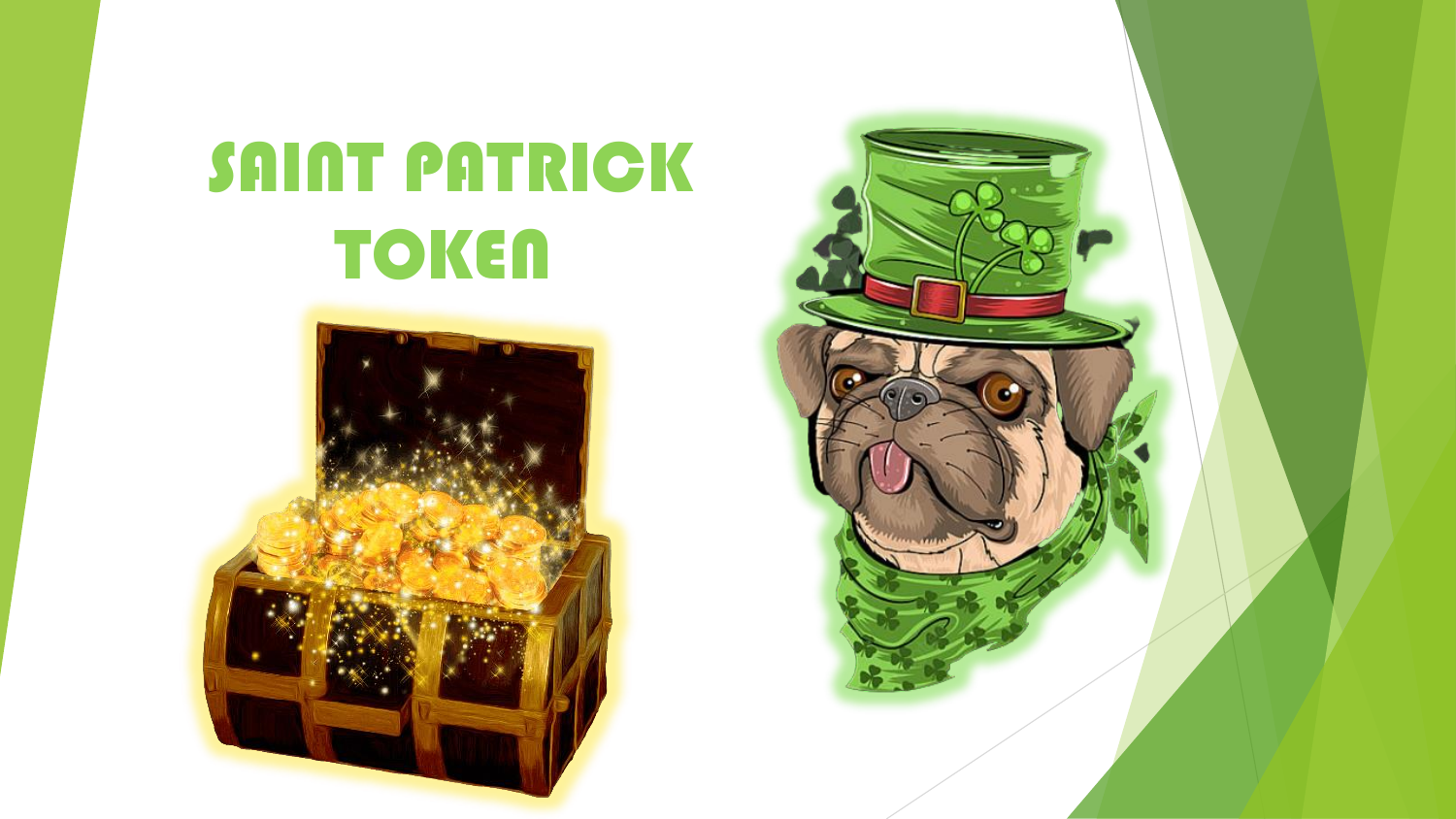# INGERDIENTS

### GENERAL DESCRIPTION

### PROJECT DETAILS

### ROAD MAP

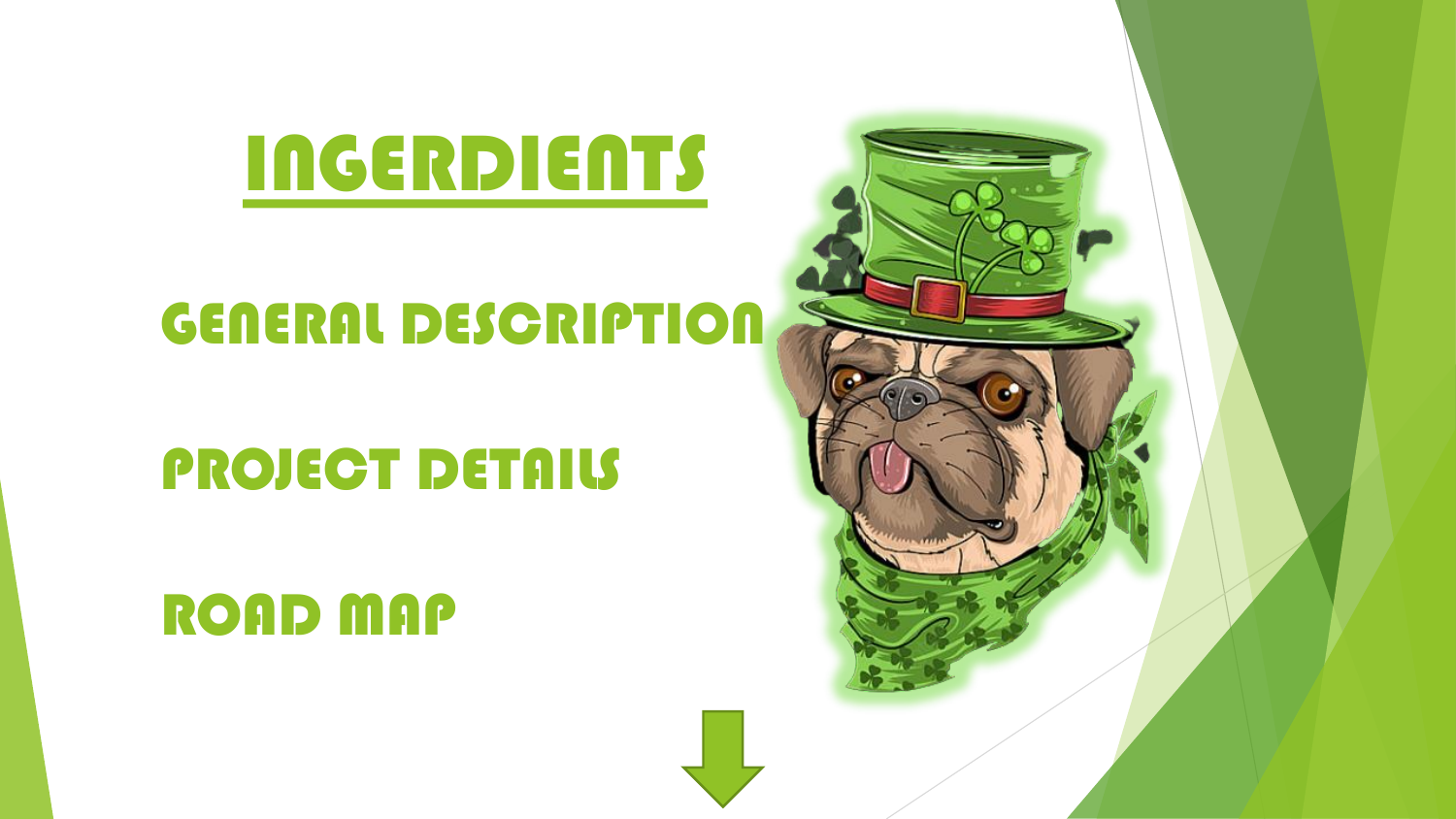OUR SAINT PATRICK TOKEN PROJECT, CONNECTED TO THE BINANCE SMART CHAIN NETWORK, HAS MANY EVENTS AND AWARDS BECAUSE IT WAS MADE TO PROVIDE EARNINGS TO ALL OUR INVESTORS.

ON CERTAIN DATES, WE WILL GIVE OUR INVESTORS A BOX FULL OF GOLD, SHARE THE DETAILS IN GROUPS, THE MORE INVESTORS, THE BIG PRIZE WILL BE **MORE THINK OF IT AS A LOTTERY.** 

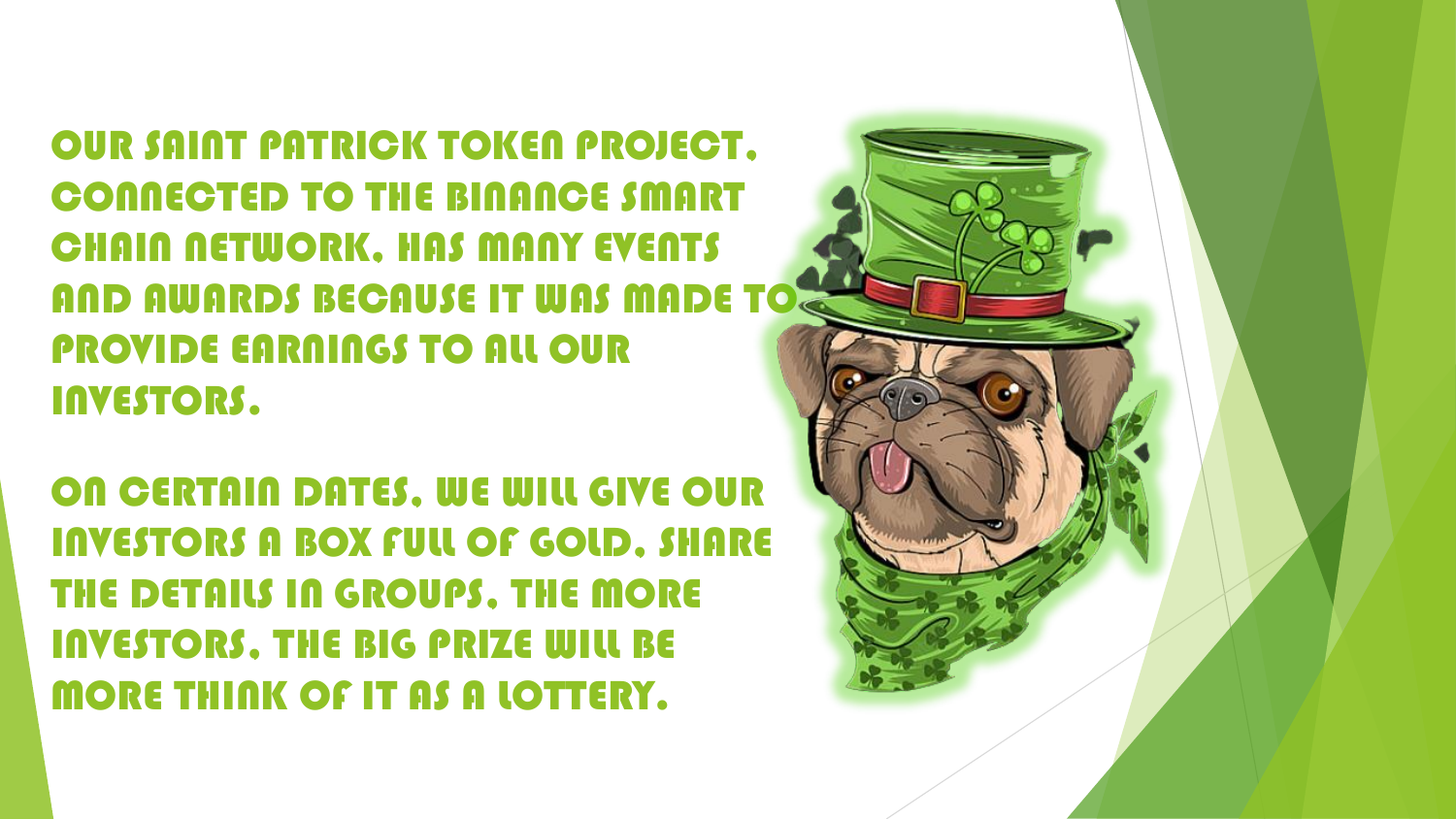YOU CAN PUBLISH MODEL PICTURES AND DESIGNS ABOUT SAINT PATRICK IN THE MARKET SECTION TO BE CREATED, THERE WILL BE A CHAT SECTION AND SUGGESTIONS SECTION. A 20% COMMISSION WILL BE TAKEN ON THE INCOME FROM THE SOLD PRODUCTS, 10% OF THIS COMMISSION WILL BE DISTRIBUTED TO INVESTORS, THE OTHER PART WILL BE SET UP FOR THE PEOPLE IN NEED.

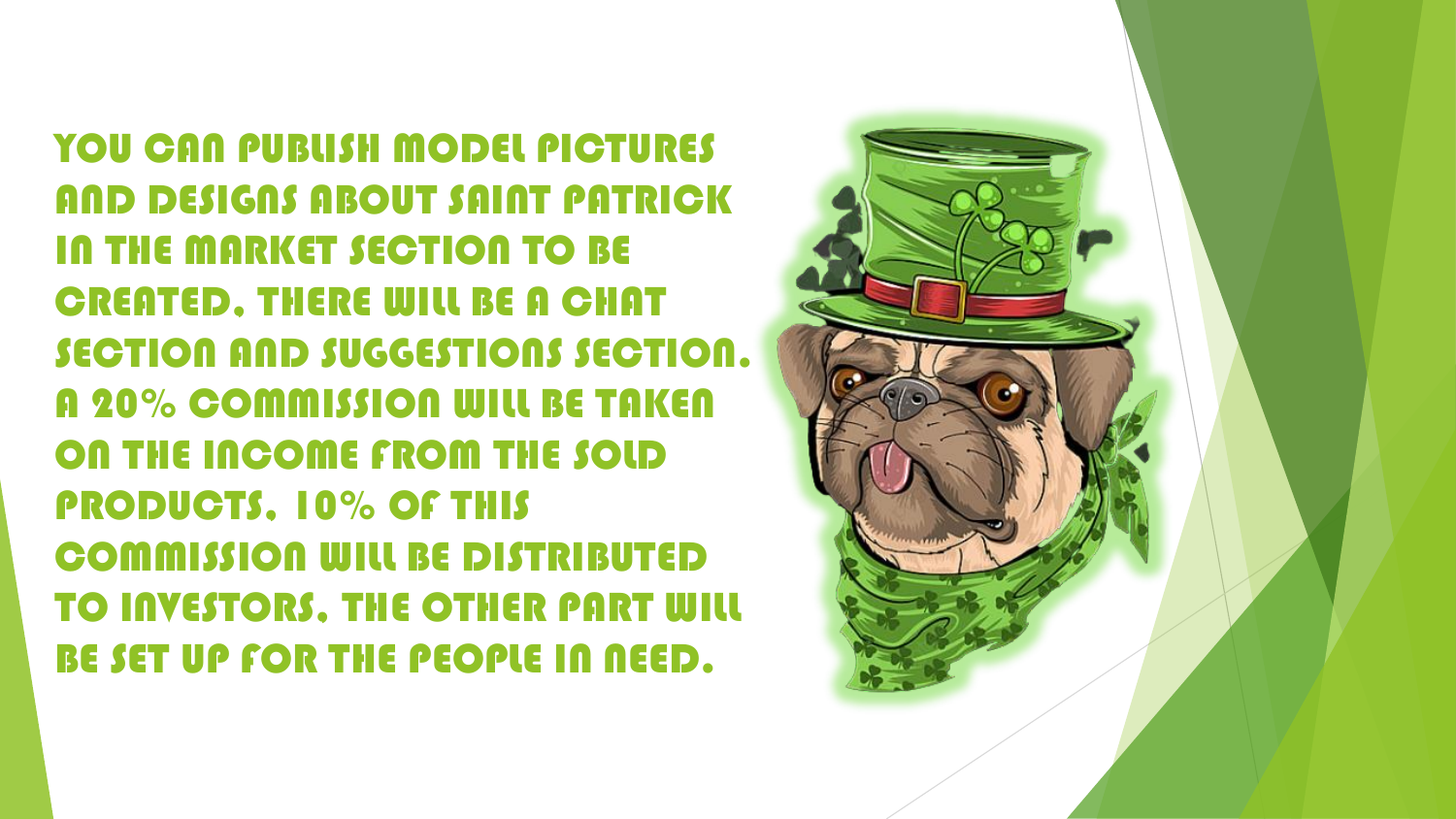TAX HAS BEEN ADJUSTED BY 8% ON PURCHASE AND SALES, AND THE RATE DISTRIBUTION WILL BE AS FOLLOWS.

2% WILL GO TO THE MARKET SECTION FOR **ADVERTISING** 

2% WILL BE COLLECTED IN THE POOL AND IT WILL BE EQUALLY DISTRIBUTED TO INVESTORS WHEN THE POOL IS FULL.

2% TO BE ADDED TO LIQUIDITY

2% BUY BACK AND BURN

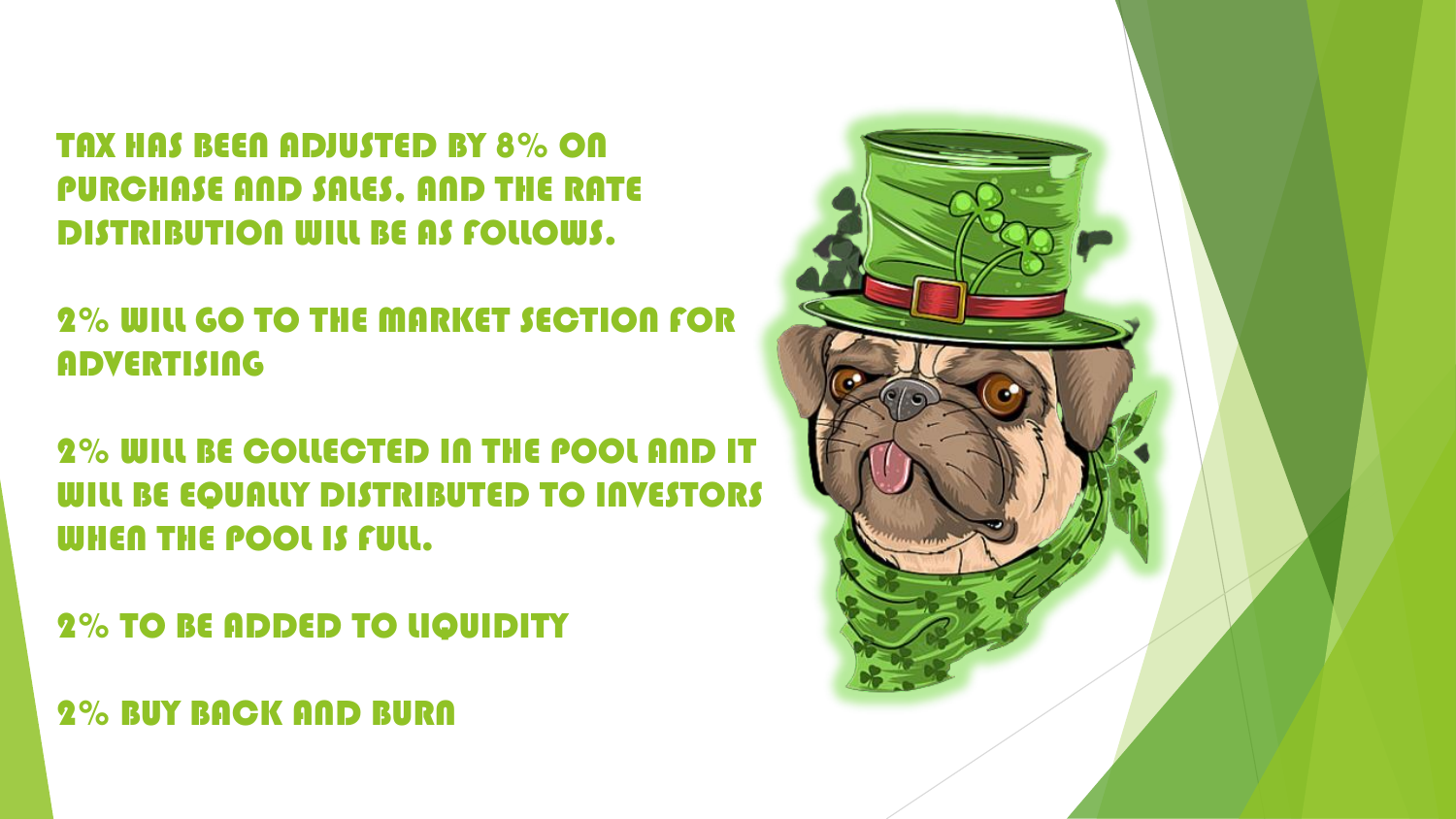OUR FIRST GOAL IS TO BUILD AN INVESTOR COMMUNITY THAT TRUST US, AND TO BUILD THIS TRUST, WE ATTENTION TO BE TRANSPARENT IN EVERYTHING. AS A MEME TOKEN PROJECT. WE ARE FOCUSED ON WINNING AND WE WILL DO IT TOGETHER. LOCKED LIQUIDITY AND HALF OF THE SUPPLY WILL BE SET FOR BURNING TRUST US AND JOIN..



#### **TOTAL SUPPLY** 1,000,000,000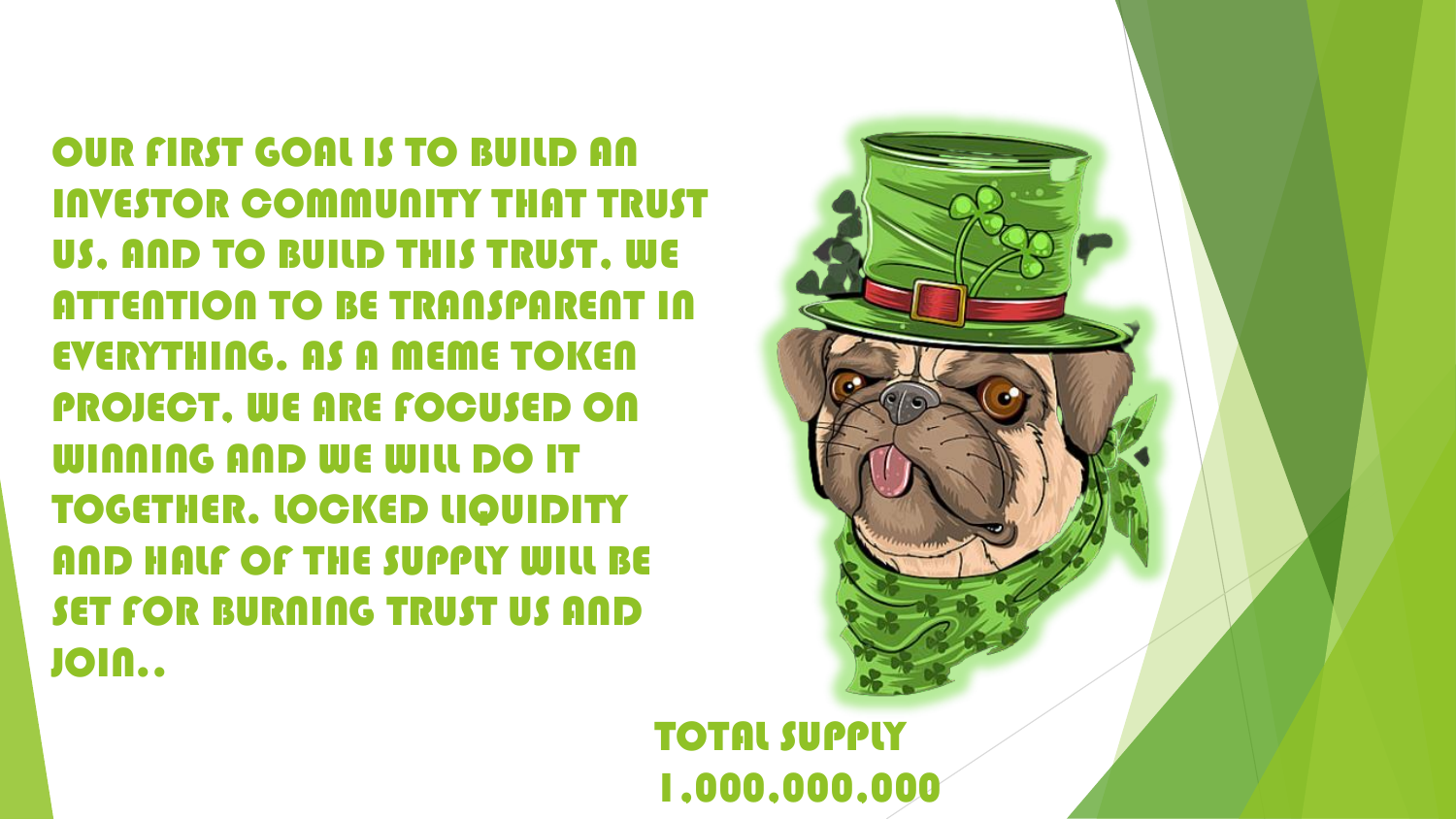## **Example MAP**

Creating Social Media **Accounts** Launching Website Sucressful Public Sale Launching SPT Token 5k Telegram Members **1k Twitter Followers** 500 Investors

Influencer , Youtuber Marketing Website Improvement and Development

Dextools Trending **CEX listing** Twitter Trending 10K Invertors



**Coinmarketcap listing Coingecko listing** Big Marketing Great Promotions for Community Poocoin ADS Coingecko ADS 5000 Invertors 2/4

> Big Marketing Mobile App Gold Chest Event Weekly and Monthly Wheel Event Great Surprise ! 100K Invertors

3/4